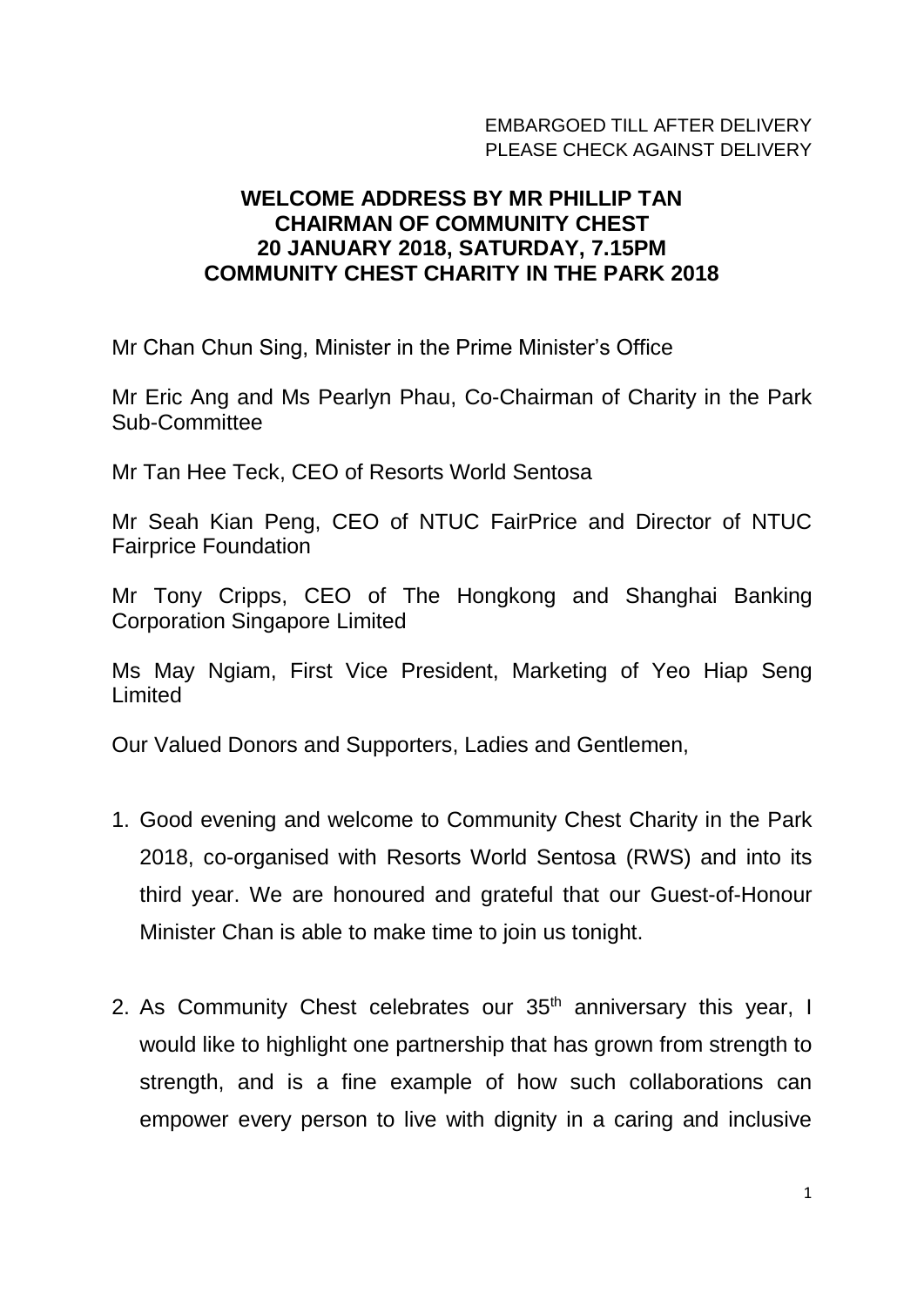society. This is also in line with the vision of the 5-year social service roadmap launched last year.

- 3. RWS wanted to play a part in caring for and empowering the disadvantaged in our community through leveraging their assets like their infrastructure and 13,000-strong workforce. By leveraging Universal Studios Singapore as a venue for this event and coorganising it with Community Chest, RWS enabled like-minded corporates and individuals to come together to give their time, money and skills to support the social service users from our funded charities in a meaningful way. I am also delighted to share that we managed to raise about \$2.3 million through this year's Charity in the Park.
- 4. Besides a 5-year pledge of \$5 million cash donation and in-kind support from 2014 to 2018 to Community Chest, RWS has stepped up the partnership by involving its staff to volunteer in many CSR activities, and went further to initiate job re-design for their employees with disabilities.
- 5. These inclusive employment practices enabled RWS staff like Mr Kenneth Chin, a deaf aquarist, and Ms Jean Ling, an administrative executive who is a wheelchair user, to be empowered to contribute to the society. Besides his work at RWS, Kenneth has other talents like painting. He also designed the mosaic tile painting some of you saw during the pre-event activities.
- 6. With increased awareness and interaction through events like Charity in the Park, we are encouraged to see greater inclusion of persons